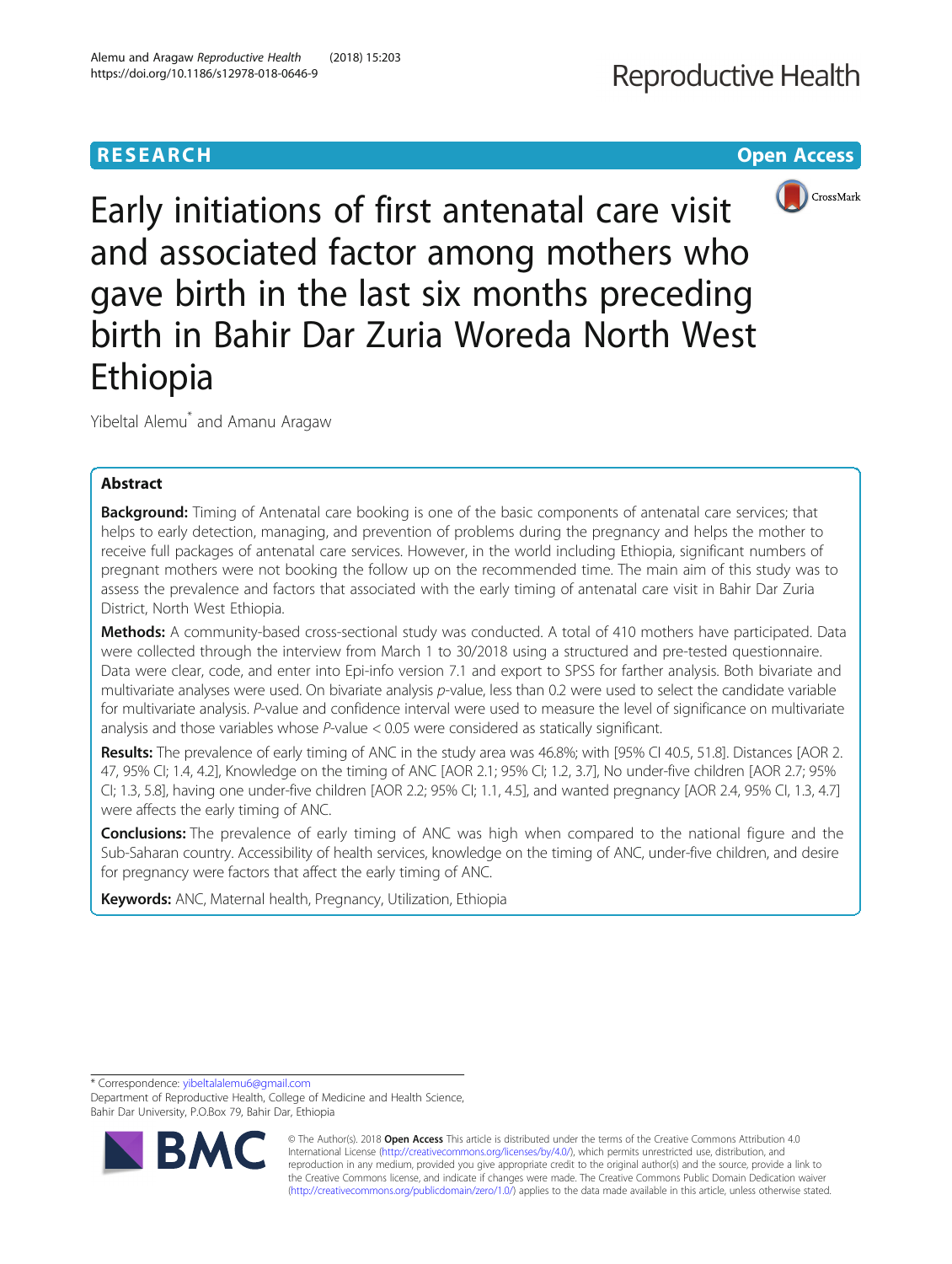## Plain English summary

Antenatal care is the care which provided for the mother during pregnancy to improve the health of the mother and unborn baby. World health organization is recommended for booking the services before the first trimester or 12 weeks of gestation. However, according to our country Ethiopia ministry health, it's acceptable until 16 weeks of gestation. This study was trying to answer the level and associated factors through structured interview questionnaires.

The participants were asked their socio-demographic characteristics, reproductive characteristics, about antenatal care service utilization, and the challenges they face during antenatal care service utilization.

Of 400 participants 187 of the participants were initiated the follow-up before 16 weeks of gestation. This study reveals that the average month mothers were starting antenatal care visit at 16 weeks and 5 days. Short distances from the facilities, knowledge on the timing of ANC, not having under-five children, having one under-five child, and wanted or planned pregnancy was the main factor that affects the early timing of antenatal care visit.

In conclusion, the prevalence of early timing of ANC visit in the study area was high in comparison to the national figure. Factors that responsible for early initiation of ANC services were the accessibility of the services, knowledge about the timing of ANC, a desire of pregnancy, and under-five children. Policy action will be required to farther improve the timely booking of ANC.

## Background

Pregnancy is one of the most important periods in the life of a woman, a family, and a society [\[1](#page-6-0)]. While, because of these physiological changes that occur during pregnancy, mother and her baby were facing life treating problems. To avert the problem, there are different maternal health care services were provided for minimizing the problem. One of the services is Antenatal care (ANC) [[2\]](#page-6-0). The aim of ANC service is to prevent health problems that affect both the fetus and mother and to ensure that each newborn child has a good start [\[3](#page-6-0)].

Nevertheless, true progress has been made globally in terms of increasing access and use, there are high numbers of maternal deaths and stillbirths were occurred [\[4](#page-6-0)]. Globally around 2.6 million stillbirths annually and 830 maternal deaths every day occur due to the pregnancyrelated cause. Among all deaths, 99% occurred in the developing countries as compared as 1% in developed countries [\[5](#page-6-0)]. Many maternal and prenatal deaths occur in women who have not received timely, inadequate and no utilization of ANC  $[6]$  $[6]$ . Early antenatal care attendance during the first three months of gestation plays a major role in detecting and treating complications that occur during pregnancy [[2](#page-6-0)].

The timing of Antenatal care booking is one of the basic components of ANC services. It helps to early detection, managing, and prevent problems that occur during the pregnancy time. According to WHO Focus antenatal care model recommendation, all pregnant mothers are better to start ANC booking within the first trimester of pregnancy (within 12 weeks) [\[3\]](#page-6-0). In addition, now a time World Health Organization adopt a new ANC model that recommend to increase the numbers of contact from four visits to eight contacts for the aim of reducing prenatal mortality and to improve women experiences of care [[3,](#page-6-0) [7\]](#page-6-0). Actually, this new Antenatal care model still is not practicable in Ethiopia. However, according to the Federal Democratic Republic of Ethiopia Ministry of Health recommendation, the timing of ANC booking is acceptable until 16 weeks of gestation [\[8\]](#page-6-0).

Existing evidence in the global shows that the prevalence of early timing of antenatal care visits were around 43%. According to the report, there is a high discrepancy between developed and developing regions [\[9](#page-6-0)]. The report showed that 85% of mothers in the developed region start their ANC follow up earlier but it was below 45% and less than 25% in the developing countries and sub-Sahara region respectively [[10\]](#page-6-0). According to different demographic health survey report in sub-Sahara countries shows that the prevalence of early timing of ANC visit ranges from 17.6 to 20% [\[8](#page-6-0), [11,](#page-6-0) [12\]](#page-6-0).

According to Ethiopian demographic health survey, 2016 report indicates that 20% of pregnant mothers started their Antenatal care visit at the first trimester of pregnancy from that 44% of the mothers live in the urban, start ANC visit at the first trimester of pregnancy compared to 17% in the rural community  $[8]$  $[8]$ . Different literature conducted in Ethiopia also shows that the prevalence of early timing of ANC visit ranges from 17 to 41% [[13](#page-6-0)–[15](#page-6-0)].

Studies conducted in developing countries showed that residence, educational status of the mother, husband occupation, parity and planned or wanted pregnancy was factors for late ANC booking [\[16](#page-6-0), [17](#page-6-0)]. Studies conducted in the urban Ethiopia shows that age of the mother, educational status of the mother, previous history of ANC, perceive adequacy of ANC, low monthly income, receiving advice on when to start ANC visits, household food insecurity, parity, urine test as a means of pregnancy recognition, and unplanned pregnancy was a determinant of the early timing of ANC visits [\[13](#page-6-0), [14](#page-6-0), [18](#page-6-0)–[22\]](#page-6-0).

Studies conducted in rural Ethiopia showed that age of the mother, parity, planned pregnancy, media access, knowledge about the time of ANC booking, and advised to book within 12 weeks was affected the timing of antenatal care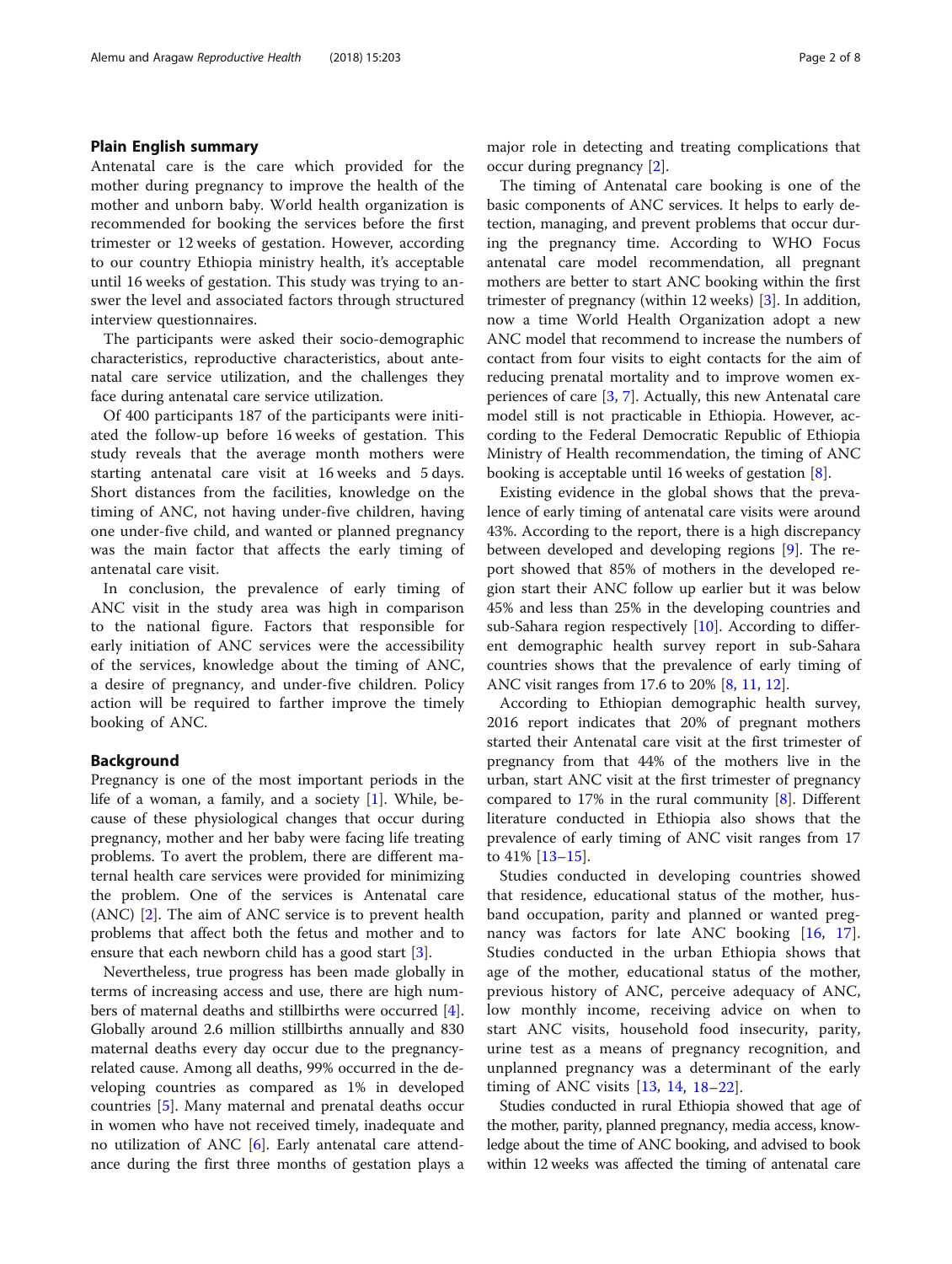visit [\[23,](#page-7-0) [24\]](#page-7-0). There are limited finding on the prevalence and factors associated with the early timing of ANC booking in the study area as well as in the country. For this situation, a cross-sectional study is important to address the gap. Therefore assessing the prevalence and factors that associated with early timings of antenatal care visit are important for setting intervention that helps to improve the utilization of ANC services.

## Methods and materials

## Study area

The study was conducted at Bahir Dar Zuria District; it is founded around Bahir Dar city administration 564 km far from the capital Addis. The District consists of 9 rural clusters. The total population of the District was estimated 220,410 from those, around 48.6% were female. Two thousand five hundred ninety-nine mothers in the district gave birth from August first to January last 2018; of that 86.4%, mothers have a history of ANC. In the District, there are 9 health centers, and 224 health professionals and 32 health extension workers were enrolled [[25\]](#page-7-0).

## Study design and period

A Community-based cross-sectional study was conducted from March 1 to 30, 2018.

#### Source populations

All mothers who have a history of ANC and gave birth in the last six months in Bahir Dar Zuria district.

#### Study population

Those selected mothers who have a history of ANC and gave birth in the study in the last six months during data collection period in Bahir Dar Zuria district.

## Inclusion criteria

All mothers who have a history of ANC and gave live birth.

## Exclusion criteria

Women excluded from the study were those who are not hearing and seriously ill during the data collection period.

## Sample size determination

The sample size for the study was calculated using a single population proportion formula with the following assumptions. Based on findings from a previous study conducted in the central zone of Tigray (Ethiopia) [\[26](#page-7-0)]. The proportion of women who start ANC before the fourth month was found to be 41% By assuming a margin of error of 5%,  $Z_{\alpha/2}$  = value for 95% CI (1.96),

## Sampling procedures and technique

All 9 clusters in the study area were included. The health extension workers immunization registration book was used to easily identify mothers who gave birth for the last six months in the District and whether they have a history of ANC from August 1 to January 30, 2018, G.C. Subsequently, the lists of the entire mother who have history ANC were found from the health extension worker registration books. Then the simple random sampling technique was used to select the study participants from those who have a history of ANC.

## Data collection tools and procedures

Data were collected using a structured questionnaire which adopted and modified from Ethiopian DHS and other previous studies. The questionnaire was prepared in English and it translated into Amharic then translated back to English to check for consistency.

Data were collected via interview. Seven diploma holder nurses were recruited for data collection, 3 supervisor degree holder nurses were assigned for supervisory activities along with the principal investigator.

#### Data quality controls

The prepare questionnaire and tools were translated into Amharic and then translated back to English for consistency. The Amharic version of the questionnaire was pre-test among 41(10%) of the sample population in the Cluster not include in the study. Training was provided for the data collectors and supervisors on the objectives, relevance of the study, how to keep the confidentiality of the information and techniques of interviews for two consecutive days. The supervisors have supervised the data collection process every day and the principal investigator also cheeks the collected questionnaire for completeness every other day.

## Data processing and analysis

Data were cleaned, code and entered into Epi-info version 7.1 then exported to SPSS version 23 for analysis. Descriptive analysis was carried out to see the distribution of independent variables. Binary logistic regression was used to examine associations between the dependent variable and each independent variable. Based on the bivariate analysis those factors whose crude associations to the timing of antenatal care booking at  $p <$ 0.2 was entered into the multivariate analysis to get adjusted odds ratio.

The strength of association was determined by using a crude odds ratio in the bivariate analysis and adjusted odds ratio in multivariate analysis. P-values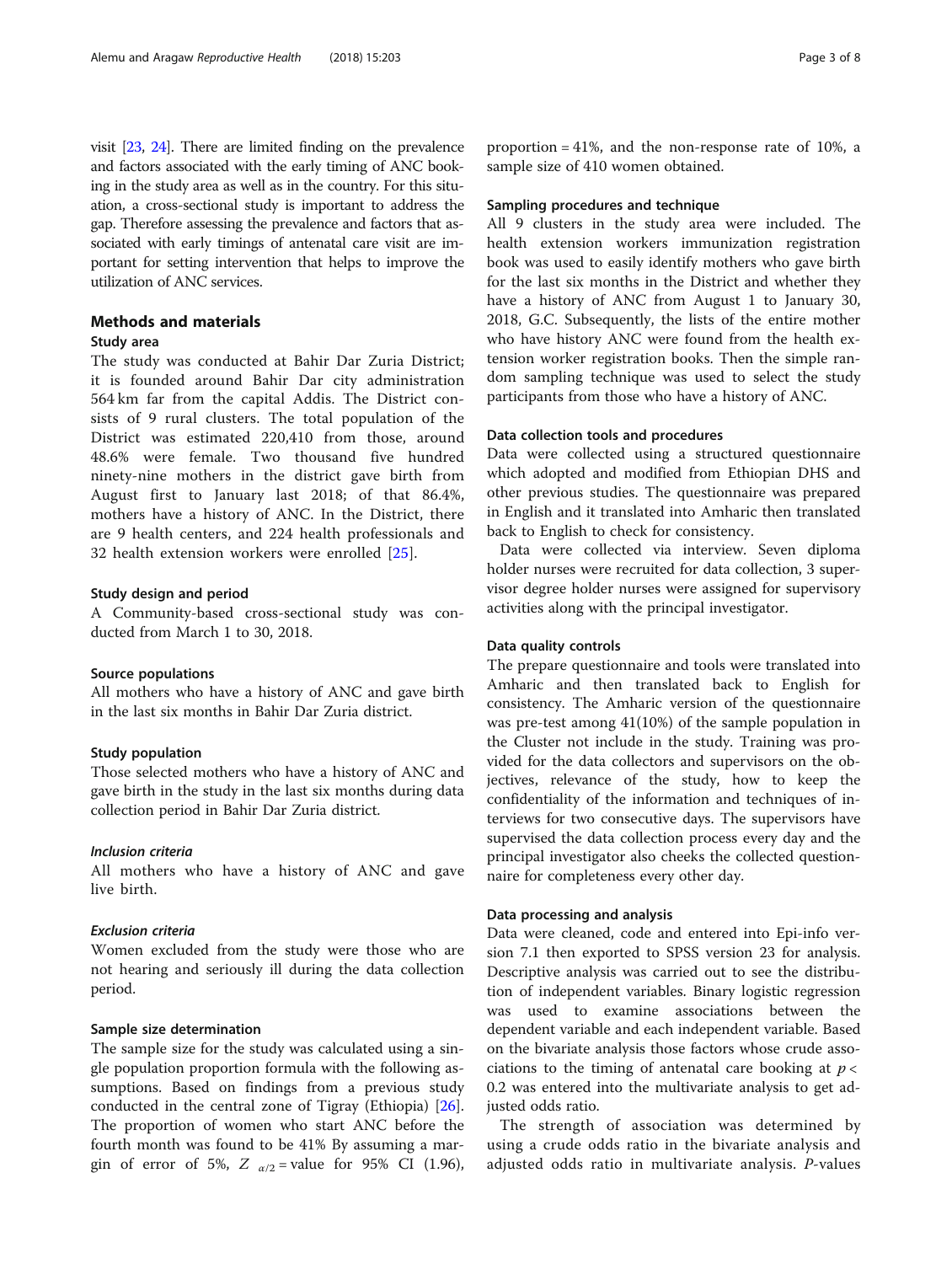and 95% confidence interval was used to determine the level of significance of the association.  $P < 0.05$ considered as statistically significant. Hosmer and Lemeshow Test were used for checking the model fitness of logistic regressions.

## Results

Out of 410 mothers who have a history of Antenatal care follow up in Bahir Dar Zuria District, 400 complete the interview administer questionnaires. Therefore the data analysis was made based on 400 respondents that have been completed the interview. The response rate was 97.56%.

## Socio-cultural characteristics

Among the total participants, one hundred twenty-eight (32%) of the respondents were in the age group of 25-29 years. The mean ages of the respondents were 28.47 (SD  $\pm$  5.47). Three hundred ninety-four (98.5%) of the respondents were followers of Orthodox religion the rest were Muslim. Three hundred ninety-eight (99.5%) of the respondents were Amhara ethnicity. Three hundredninety (97.6%) of the respondents were married. Fifty (12.5%) of the respondents were attended formal education.

Eighty-four (21%) and 85 (21.5%) of the household were rich and richest wealth index respectively. Two hundred sixty-two (65.5%) of the respondents were poor household decision making power. One hundred fourteen (28.5%) of the respondent traveling more than one hour to reach the ANC services. The median time travel to reach the ANC services was 60 min. Three hundred sixty-seven (91.8%) of the respondents were traveling on foot. (Table 1).

#### Reproductive history

Three hundred twenty-two (80.2%) of the respondent were knowledgeable about the timing of antenatal care. Two hundred-thirteen (53.3%) of the respondents were multi-gravid. Two hundred twenty-five (56.3%) of the respondents were multi-Para. Fifty-six (14%) of the participants has had an unwanted pregnancy. (Table [2](#page-4-0).

#### Prevalence of early timing of antenatal care booking

Among the participants one hundred eight-seven (46.7%) with 95% CI [40.5, 51.8] of the respondents, were booking there first ANC visit before four months of pregnancy. The average months of starting the follow up were 16 weeks and 5 days. One hundred fifty-seven (39.3%) of the respondents were started the follow up at four to five months. (Fig. [1\)](#page-4-0).

| <b>Table 1</b> The socio- cultural characteristics of the mother in |  |
|---------------------------------------------------------------------|--|
| Bahir Dar Zuria district North West Ethiopia 2018( $n = 400$ )      |  |

| Variables                        | Frequency | Percent (%) |
|----------------------------------|-----------|-------------|
| Age                              |           |             |
| < 20 years                       | 9         | 2.3         |
| 20-24 years                      | 89        | 22.2        |
| 25-29 years                      | 128       | 32          |
| 30–34 years                      | 113       | 28.3        |
| $\geq$ 35 years                  | 61        | 15.2        |
| Educational status of the mother |           |             |
| Not attained formal education    | 350       | 87.5        |
| Primary level (Grade 1to 8)      | 41        | 10.3        |
| Secondary (Grade 9 to 12)        | 9         | 2.2         |
| Marital status                   |           |             |
| Single                           | 6         | 1.5         |
| Married                          | 390       | 97.6        |
| Divorced                         | 3         | 0.8         |
| Widowed                          | 1         | 0.3         |
| Occupation of the mother         |           |             |
| Farmer                           | 384       | 96          |
| Trader                           | 12        | 3           |
| Student                          | 3         | 0.75        |
| Governmental employer            | 1         | 0.25        |
| Wealth index                     |           |             |
| Poorest                          | 67        | 16.75       |
| Poor                             | 74        | 18.5        |
| Middle                           | 90        | 22.5        |
| Rich                             | 84        | 21          |
| Richest                          | 85        | 21.25       |
| Accompanion during ANC visit     |           |             |
| Yes                              | 267       | 66.8        |
| No                               | 133       | 33.3        |
| Family size                      |           |             |
| $1 - 3$                          | 89        | 22.2        |
| $4 - 5$                          | 142       | 35.5        |
| Above 5                          | 169       | 42.3        |
| Numbers of under five children   |           |             |
| No under five                    | 108       | 27          |
| One under five                   | 234       | 58.5        |
| Two under five                   | 58        | 14.5        |
| Distance                         |           |             |
| Less than 30 min                 | 146       | 36.5        |
| 30 min to one hour               | 140       | 35          |
| More than one hour               | 114       | 28.5        |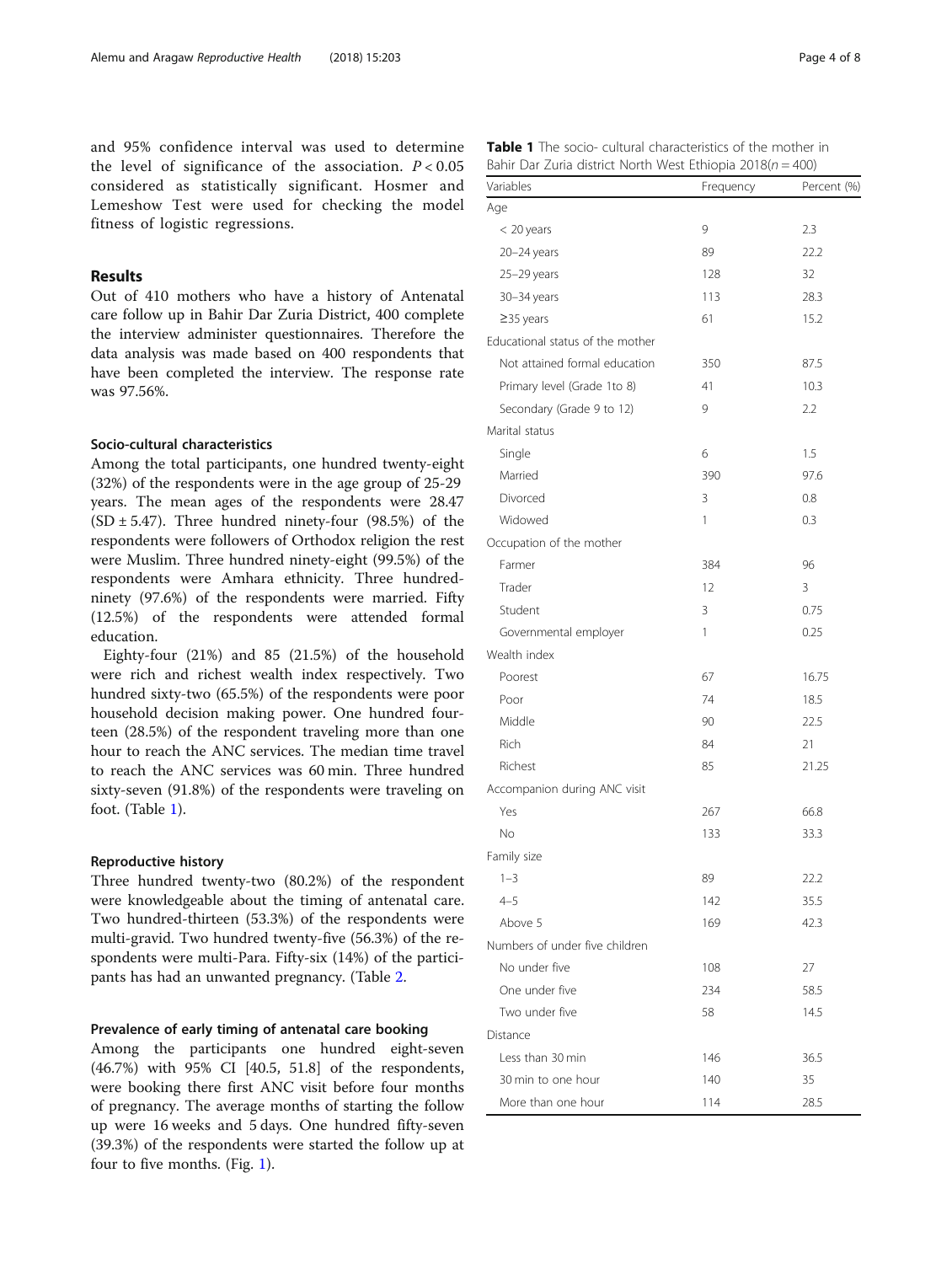<span id="page-4-0"></span>

|  | Table 2 reproductive characteristics of the mother in Bahir Dar |  |  |  |  |
|--|-----------------------------------------------------------------|--|--|--|--|
|  | Zuria district North West Ethiopia $2018(n = 400)$              |  |  |  |  |

| Variable                                     | Frequency | Percent |
|----------------------------------------------|-----------|---------|
| Numbers of pregnancy                         |           |         |
| One                                          | 80        | 20      |
| $2$ to 5                                     | 213       | 53.2    |
| $\geq 5$                                     | 107       | 26.8    |
| Parity                                       |           |         |
| Primipara                                    | 91        | 22.7    |
| Multi-para                                   | 225       | 56.3    |
| Grand multi-para                             | 84        | 21      |
| Knowledge of the mother on the timing of ANC |           |         |
| Knowledgeable                                | 322       | 80.5    |
| Not knowledgeable                            | 88        | 19.5    |

## Factors that associated with early initiations first antenatal care visit

In the bivariate analysis, family size, decision-making power, distance, wealth index, knowledge, under five, age, accompanying person, urine test, a desire of pregnancy were candidate variable for multivariate analysis. And on multivariate analysis, distances, knowledge, under-five children, and desire for pregnancy were true determinants of early time antenatal care visit at the p-value less than 0.05.

The factors that directly affect the early timings of Antenatal care visit were short distances from the facility, knowledge on the timing of ANC, not having under-five children, having one under-five child, and wanted or planned pregnancy were factors that affect the early timing of antenatal care visit.

The odds of early timing of ANC visit among mothers who travel less than 30 min to reach ANC services were 2.47 times higher than those who travel more than one hour [AOR 2.47, 95% CI; 1.4,4.2]. The odds of early timing of antenatal care visit among mothers who were knowledgeable on the timing of ANC visit were 2.1

times higher than the counterparts [AOR 2.1; 95% CI; 1.2, 3.7]. The odds of early timing of ANC visit among mothers who have no under five children 2.7 and one under five children 2.2 times higher than those who had two under-five children [AOR 2.7; 95% CI; 1.3,5.8], [AOR 2.2; 95% CI; 1.1,4.5] respectively. In addition to this, the odds of early timing of ANC visit among

## **Discussion**

(Table [3\)](#page-5-0).

The prevalence of early timing of ANC visits was 46.8%. The factors that directly affect the early timing of ANC visits were distances, knowledge of the mother on the timing of ANC, numbers of under-five children, and desire of pregnancy.

mothers with wanted pregnancy were 2.4 times higher than the counterparts [AOR 2.4, 95% CI, 1.3, 4.7].

This finding shows that the prevalence of early first time antenatal care visits was 46.8 with 95% CI [40.5, 51.8] which is in line with the prior study conduct in Gonder Ethiopia 47.4% [[18\]](#page-6-0), and central Tigray Ethiopia 41% [[14\]](#page-6-0). However the finding of this study was lower than study conduct in Addis Ababa Ethiopia 58% [\[27](#page-7-0)], and Nepal 70% [[17\]](#page-6-0). The difference might be due to the study area in Addis Ababa there are accessible and available services and more aware of the existing services than the study area.

The finding of this study was higher than study conduct in Gedeo Zone Ethiopia 35.4% [\[20\]](#page-6-0), Ethiopian DHS  $20\%$  [[8\]](#page-6-0), and in the Global estimate  $24\%$  [\[10](#page-6-0)]. This inconsistency could be attributed to the scope of the study, the fact that EDHS covered more remote. It is also significant to note down the time gap between the EDHS and this study.

This study also shows that mothers who live within short distances from the health facility were more likely early initiate ANC visit than those who travel more than one hour. This finding was in line with the finding of previous study conduct in Cameron [[28\]](#page-7-0). This might be due to women live



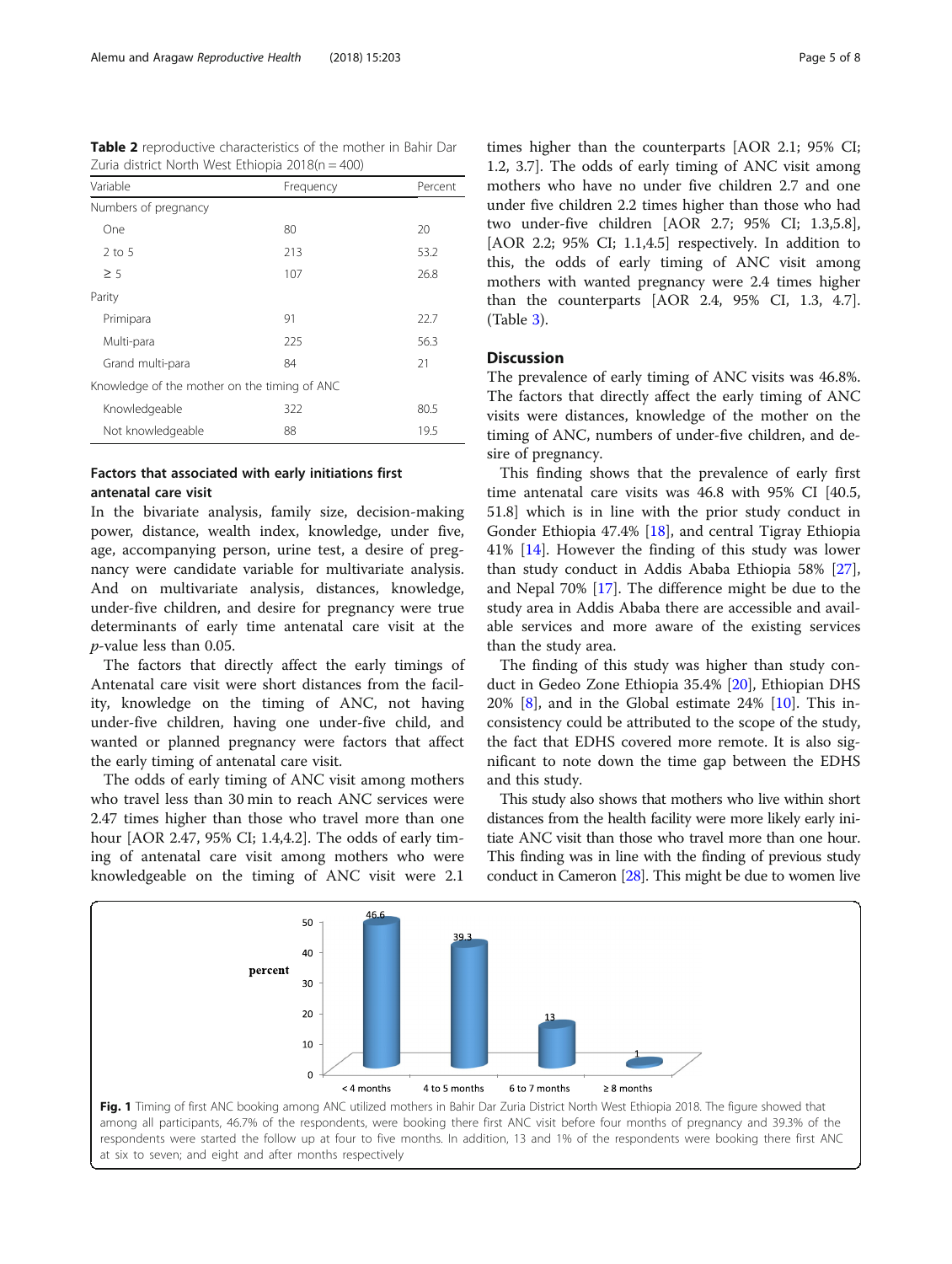| Variable                       | Early ANC initiation |           | COR (95%         | AOR (95%           | $p-$  |
|--------------------------------|----------------------|-----------|------------------|--------------------|-------|
|                                | Yes                  | <b>No</b> | Cl               | Cl                 | value |
| Distance                       |                      |           |                  |                    |       |
| Less than 30 min               | 70                   | 44        | 3(1.9,5.3)       | $2.47(1.4,4.2)$ *  | 0.002 |
| 30 min to 1 h                  | 70                   | 76        | 1.8(1,2.9)       | 1.6(0.98, 2.6)     | 0.71  |
| More than 1 h                  | 47                   | 93        | $\mathbf{1}$     |                    |       |
| Accompanying person            |                      |           |                  |                    |       |
| Yes                            | 135                  | 132       | 1.59(1,2.4)      | 1.3(0.86, 2.2)     |       |
| No                             | 52                   | 81        | 1                | 1                  |       |
| Family size                    |                      |           |                  |                    |       |
| $<\,5$                         | 92                   | 71        | 1.94(1.3,2.9)    | 1.4(0.62, 2.1)     |       |
| $\geq$ 5                       | 95                   | 142       | 1                | $\mathbf{1}$       |       |
| Knowledge on ANC               |                      |           |                  |                    |       |
| Knowledgeable                  | 165                  | 157       | 2.67(1.5, 4.5)   | $2.1(1.2,3.7)^{*}$ | 0.016 |
| Not knowledgeable              | 22                   | 56        | 1                |                    |       |
| Numbers of under five children |                      |           |                  |                    |       |
| No under five                  | 58                   | 50        | 4(1.9, 8.3)      | $2.7(1.3,5.8)$ *   | 0.014 |
| One under five                 | 116                  | 118       | $3.4$ (1.6, 6.6) | $2.2(1.1, 4.5)^*$  | 0.030 |
| Two under five                 | 13                   | 45        | $\mathbf{1}$     | $\mathbf{1}$       |       |
| Age of the mother              |                      |           |                  |                    |       |
| $\leq$ 24 years                | 58                   | 40        | 2.39(1.2, 4.6)   | 1.7(0.85,3.5       |       |
| 25 to 34                       | 106                  | 135       | 1.29(0.7, 2.3)   | 1.2(0.66, 2.25)    |       |
| $\geq$ 35                      | 23                   | 38        | $\mathbf{1}$     | $\overline{1}$     |       |
| Wanted or planned pregnancy    |                      |           |                  |                    |       |
| Yes                            | 173                  | 171       | 3(1.6, 5.7)      | $2.4(1.3,4.7)^{*}$ | 0.008 |
| No                             | 14                   | 42        | $\mathbf{1}$     | $\mathbf{1}$       |       |

<span id="page-5-0"></span>Table 3 Bivariate and multivariable association of factors, with the timing of ANC initiation in Bahir Dar Zuria District, North West Ethiopia 2018.  $(n = 400)$ 

in a developing country spent more times for activities like drawing water, household chores, rearing children and for agricultural activities rather than their health. As a result, they didn't think to attain the health facility for receiving ANC services because they have no time to go there. In addition to this, it may impose them for extra costs for transportation as well as loss from agricultural production.

This study also explains that mothers who have had knowledgeable on the timing of ANC were more likely to early initiate the ANC services than those not knowledgeable. This finding was consistent in meta-analysis study conduct in Ethiopia [[29\]](#page-7-0), and Southern Ethiopia [\[30](#page-7-0), [31\]](#page-7-0) this might be due to knowledge is important to realize the existing services and the timing of initiating ANC visits. In addition to this, high illiteracy level in the community may cause poor knowledge in the community.

Mothers who want her pregnancy were more likely to start the follow up early than the counterpart. This finding was in line with previous study conduct in Debre Markos

Ethiopia [\[32\]](#page-7-0), Sothern Ethiopia [\[33\]](#page-7-0), Ethiopia [\[29\]](#page-7-0), Tigray Ethiopia [\[34\]](#page-7-0), South Africa [\[35\]](#page-7-0), and Nepal [[17](#page-6-0)]. This might be due to when the mother prefers the pregnancy she is eager to keep the health of the baby. Due to that, they are excited to attain the follow up earlier.

In addition in this study the odds of early initiations of ANC visit among women who have no under-five children 2.7 and one under-five children 2.2 times higher than those who had two under-five children [AOR 2.7; 95% CI; 1.3,5.8], [AOR 2.2; 95% CI; 1.1,4.5] respectively. There are limited finding with regard to the relation between timing of initiation and numbers of under-five children in the previous study but in this study numbers of under-five children was one of the determinant factors for the timing of initiation of ANC. This might be due to women may responsible for caring for their baby.

## Conclusion

The prevalence of early initiation of ANC in the study area was high in comparison to the national prevalence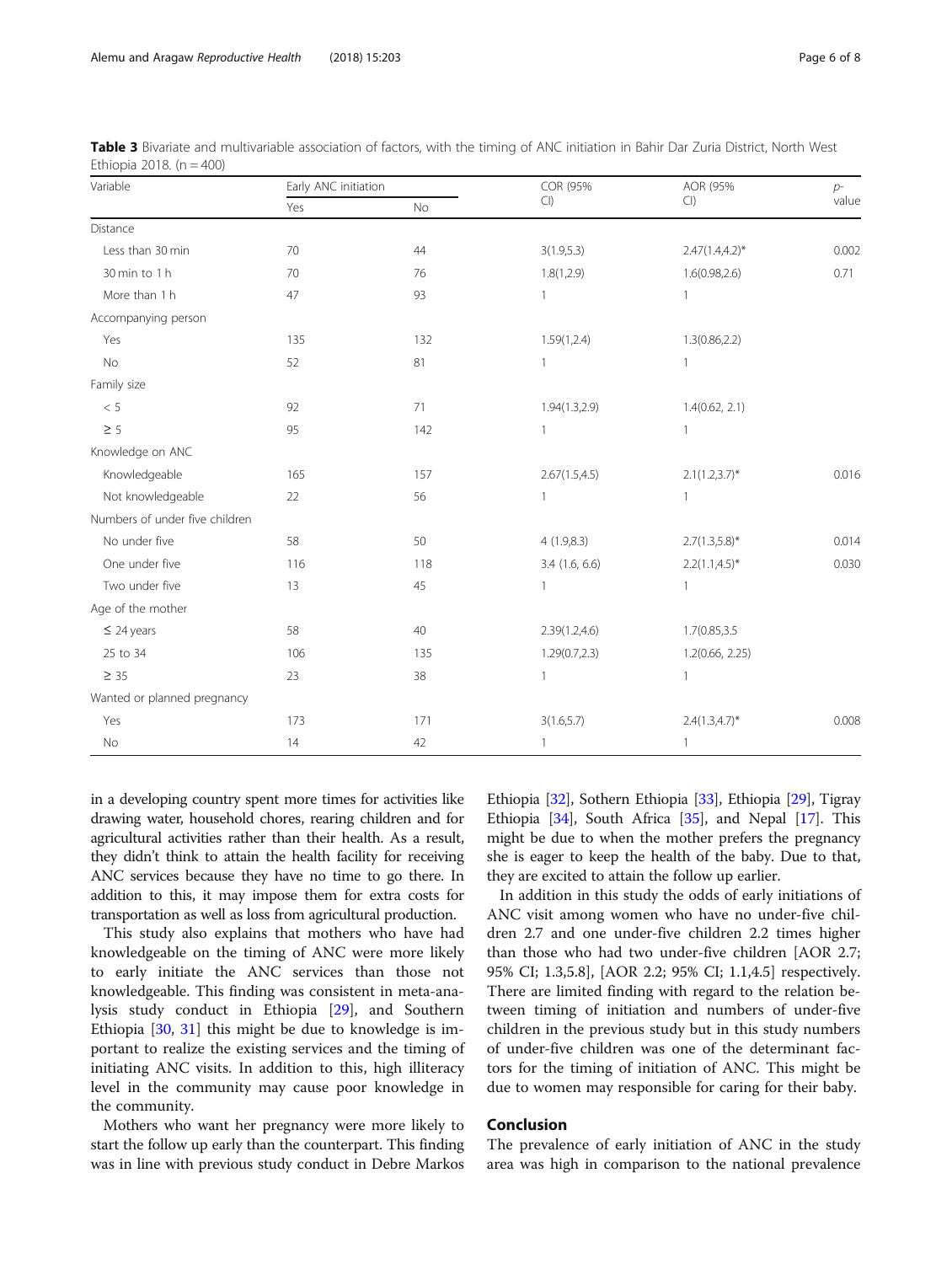<span id="page-6-0"></span>of the country. The factor that responsible for early initiation of ANC services were distance, knowledge on the timing of ANC, a desire of pregnancy, and less and family size.

## Recommendation

For federal and regional health bureau to increase the awareness of timings of antenatal care utilization and increase access and availability of family planning method for preventing unintended pregnancy.

#### Limitation

The finding of this study was not triangulated on qualitative finding.

#### Abbreviations

ANC: Antenatal Care; DHS: Demographic Health Survey; E.C: Ethiopian Calendar; EDHS: Ethiopian Demographic Health Survey; FANC: Focus Antenatal Care; Km: Kilometer; SDG: Sustainable Development Goals; SPSS: Statistical Package for Social Sciences Software; UN: United Nation; UNICEF: United Nations International Children's Emergency Fund; USAID: United State Aid for International Development; WHO: World Health Organization

## Acknowledgements

First of all, I would like to thank Bahir Dar University College of Medicine and Health Sciences, School of Public Health.

I would like to also thank the Bahir Dar Zuria District health office staff, health professional they work in the health centers and health extension workers in the Cluster for their invaluable support through the whole process.

Finally, I am also grateful to the supervisors and data collectors who have committed themselves throughout the study period and to all participants who were a volunteer to participate in the study.

#### Funding

Bahir Dar University has funded this research.

#### Availability of data and materials

The original data from the survey is available from action for the early timing of antenatal care visit in an excel spreadsheet.

#### Authors' contributions

Y.A. performs the development of manuscript, develop the survey questioners, supervised the data collection and analysis of the data. A.A. supports the methodology of the study. All authors read and approved the final manuscript.

## Ethics approval and consent to participate

The ethical clearance was received from Bahir Dar University College of Medicine and Health Science ethical and clearance review committee with the ethical protocol number of 014/18–01. The permission letter was received from Amhara regional state health bureau, West Gojjam Health office, and Bahir Dar Zuria District health office.

Informed verbal consent was taken in every questionnaire for every mother and based on her agreement the data collections took place. Information was provided for all participants about the objective, the purpose or the contents of the study as well as their rights to refusal and discontinuation of the study and reassuring the confidentiality how to handle and use the data.

#### Consent for publication

Written consent for publication was received from the participant with regard to all the detail that explain the participants.

## Competing interests

The authors declare that they have no competing interests.

## Publisher's Note

Springer Nature remains neutral with regard to jurisdictional claims in published maps and institutional affiliations.

# Received: 12 October 2018 Accepted: 23 November 2018<br>Published online: 12 December 2018

#### References

- 1. World Health Organization (WHO), Pregnancy 2018.<br>2. Abou-Zabr CL Wardlaw TM Antenatal care in deve
- Abou-Zahr CL, Wardlaw TM. Antenatal care in developing countries: promises, achievements, and missed opportunities: an analysis of trends, levels, and differentials, 1990-2001. In: World Health Organization; 2003.
- 3. World Health Organization (WHO). Antenatal care randemization trial. Geneva; 2002.
- 4. World Health Organization (WHO). Provision of effective antenatal care: integrated management of pregnancy and childbirth (IMPAC). Geneva: Standards for maternal and neonatal care (1.6), Department of making pregnancy safer; 2006.
- 5. World Health Organization (WHO). In: M.a.R. Health, editor. Maternal Mortality, global health observation data; 2016.
- 6. Oyerinde K. Can antenatal care result in significant maternal mortality reduction in developing countries. J Community Med Health Educ. 2013;3(2):2–3.
- 7. World Health Organization (WHO), New ANC recommendation for positive pregnancy experience 2016.
- 8. Ethiopian Central Statistics Agency (ECSA), Ethiopian demographic health survey (EDHS). 2016.
- 9. World Health Organization (WHO). In: S.a.r. health, editor. More women worldwide receive early antenatal care, but great inequalities remain; 2018.
- 10. Moller A-B, et al. Early antenatal care visit: a systematic analysis of regional and global levels and trends of coverage from 1990 to 2013. Lancet Glob Health. 2017;5(10):e977–83.
- 11. Kenya National Bureau of Statistics, Kenyan Demographic, And health survey 2014.
- 12. The National Population Commission Federal Republic of Nigeria, Nigeria demographic and health survey 2013. 2014.
- 13. Gebremeskel F, Dibaba Y, Admassu B. Timing of first antenatal care attendance and associated factors among pregnant women in Arba Minch town and Arba Minch district, Gamo Gofa zone, South Ethiopia. J Environ Public Health. 2015;2015.
- 14. Gebreamlak G, et al. Timing of first focused antenatal care booking and associated factors among pregnant mothers who attend antenatal care in central zone, Tigray, Ethiopia. BMC research notes. 2017;10(1):608.
- 15. Sanni Y, et al. Timing and adequate attendance of antenatal care visits among women in Ethiopia. PLoS One. 2017;12(9):e0184934.
- 16. Thin A, et al. Late initiation of antenatal care and its determinants: a hospital-based cross-sectional study. International Journal Of Community Medicine And Public Health. 2017;3(4):900–5.
- 17. Paudel YR, Jha T, Mehata S. Timing of first antenatal care (ANC) and inequalities in early initiation of ANC in Nepal. Front Public Health. 2017;5:242.
- 18. Belayneh T, Adefris M, Andargie G. Previous early antenatal service utilization improves timely booking: a cross-sectional study at the University of Gondar Hospital, north West Ethiopia. J Pregnancy. 2014;2014.
- 19. Gebrekidan K, Worku A. Factors associated with late ANC initiation among pregnant women in select public health centers of Addis Ababa, Ethiopia: unmatched case-control study design. Pragmatic and observational research. 2017;8:223.
- 20. Abuka T, Alemu A, Birhanu B. Assessment of timing of first antenatal care booking and associated factors among pregnant women who attend antenatal Care at Health Facilities in Dilla town, Gedeo zone, southern nations, nationalities and peoples region, Ethiopia, 2014. J Preg Child Health. 2016;3(258):2.
- 21. Kondale M, et al. Timing of first antenatal care visit and associated factors among pregnant women attending antenatal clinics in Halaba Kulito governmental health institutions, 2015. J Women's Health Care. 2016;5(308): 2167–0420.1000308.
- 22. Zegeye AM, Bitew BD, Koye DN. Prevalence and determinants of early antenatal care visit among pregnant women attending antenatal care in Debre Berhan Health Institutions, Central Ethiopia. Afr J Reprod Health. 2013;17(4).